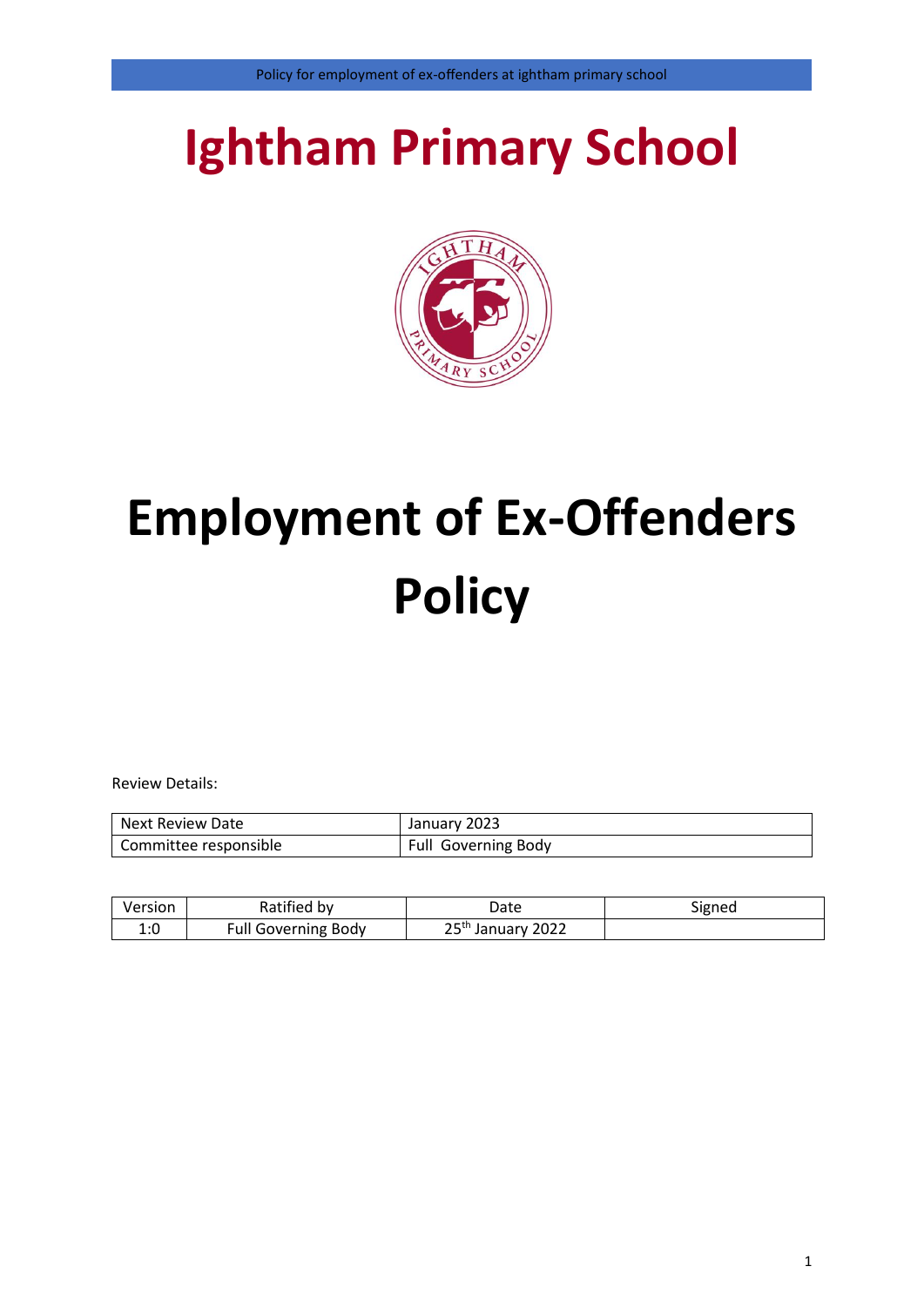#### **1. Introduction**

Ightham Primary School is committed to working in accordance with Keeping Children Safe in Education, and the DBS Code of Practice, which require that the school makes available a copy of its Policy on the Recruitment of Ex-offenders to all job applicants.

This policy provides a framework within which the school will seek to ensure that all cases are assessed fairly, and on an individual basis. Ightham Primary School will not discriminate because of a conviction or other information revealed.

#### **2. Scope**

This policy applies to all Employees and Governors of Ightham Primary School.

#### **3. Adoption Arrangements and Date**

This policy was adopted by the Governing Body of Ightham Primary School on 25th January 2022 and supersedes any previous Employment of Ex-Offenders Policy.

This policy will be reviewed by the Full Governing Body annually or earlier if there is a need.

The effectiveness of this policy will be monitored, evaluated, and reviewed by the Head Teacher and Governing Body.

#### **4. Background**

The [Rehabilitation of Offenders Act 1974](https://3bx16p38bchl32s0e12di03h-wpengine.netdna-ssl.com/wp-content/uploads/2014/07/Rehabilitation-of-Offenders-Act-1974-Guide-2019.pdf) allows most convictions and cautions to be considered spent after a specified period of time. Once a caution or conviction is spent the person is considered rehabilitated and the ROA treats the person as if they had never committed an offence. This means that jobseekers with criminal records have the right to legally withhold such information from a prospective employer when applying for most jobs.

All positions that involve working with children are exempt from the provisions of the Rehabilitation of Offenders Act 1974. All applicants must therefore declare all previous convictions and cautions, including those which would normally be considered "spent" except those received for an offence committed in the United Kingdom if it has been filtered in accordance with the DBS filtering rules.

Candidates applying for a vacancy will be asked to complete a Self-Disclosure form on which they will be asked to disclose any relevant convictions, court orders, reprimands, warnings, or other matters which may affect an applicant's suitability to work with children.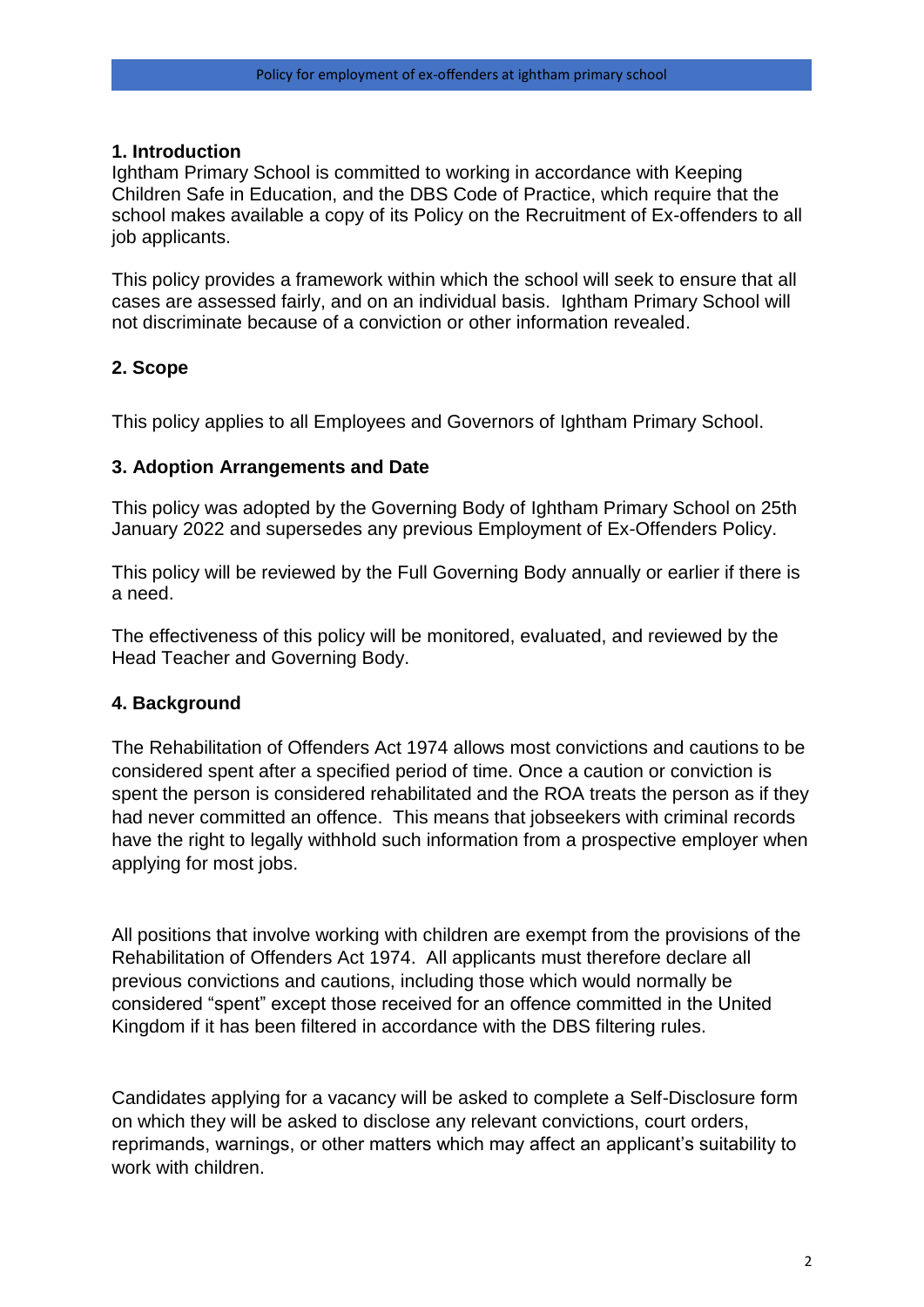Additional information can also be found at [https://www.nacro.org.uk/criminal-record](https://www.nacro.org.uk/criminal-record-support-service/support-for-employers/asking-about-criminal-records/?nowprocket=1)[support-service/support-for-employers/asking-about-criminal-records/?nowprocket=1](https://www.nacro.org.uk/criminal-record-support-service/support-for-employers/asking-about-criminal-records/?nowprocket=1)

# **5. Legal Requirements**

### **Keeping Children Safe in Education**

Keeping Children Safe in Education gives statutory guidance and states:

- Where a role involves engaging in regulated activity relevant to children, schools and colleges should include a statement in the application form, or elsewhere in the information provided to applicants, that it is an offence to apply for the role if the applicant is barred from engaging in regulated activity relevant to children.
- Schools and colleges should also provide a copy of the school's or college's child protection policy and practices and policy on employment of exoffenders in the application pack or refer to a link on its website.
- Schools and colleges should assess cases fairly, on an individual basis. A decision not to appoint somebody because of their conviction(s) should be clearly documented, so if challenged the school or college can defend its decision, in line with its policy on recruitment of ex-offenders.

# **DBS Code of Conduct**

The DBS Code of Conduct, published under section 122 of the Police Act 1997, advises that it is a requirement that all registered bodies must treat DBS applicants who have a criminal record fairly and not discriminate automatically because of a conviction or other information revealed.

Registered Bodies, and those in receipt of the DBS Update Service information, must have a written policy on the suitability of ex-offenders for employment in relevant positions. This should be available upon request to potential applicants and, in the case of those carrying out an umbrella function, should be made available to their clients. Clients of Registered Bodies should make this policy available to their potential or existing employees.

# **5. Policy Statement**

 As an organisation assessing applicants' suitability for positions which are included in the Rehabilitation of Offenders Act 1974 (Exceptions) Order using criminal record checks processed through the Disclosure and Barring Service (DBS), Ightham Primary School will comply fully with the DBS [code](https://www.gov.uk/government/publications/dbs-code-of-practice)  [of practice](https://www.gov.uk/government/publications/dbs-code-of-practice) and undertakes to treat all applicants for positions fairly.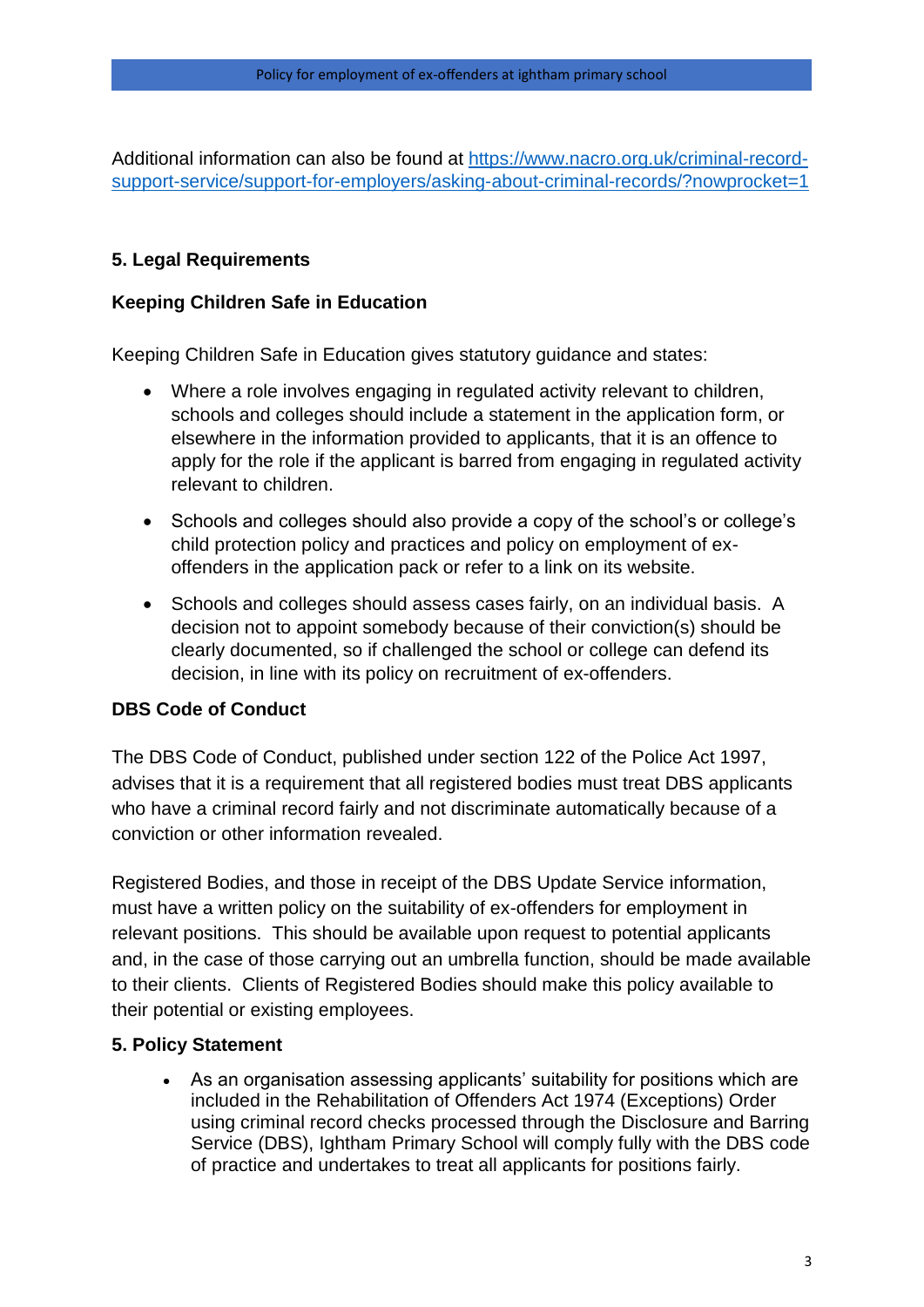- Ightham Primary School undertakes not to discriminate unfairly against any subject of a criminal record check on the basis of a conviction or other information revealed.
- Ightham Primary School will only ask an individual to provide details of convictions and cautions that Ightham Primary School is legally entitled to know about. Where a DBS certificate at either standard or enhanced level can legally be requested (where the position is one that is included in the Rehabilitation of Offenders Act 1974 (Exceptions) Order 1975 as amended, and where appropriate Police Act Regulations as amended).
- Ightham Primary School can only ask an individual about convictions and cautions that are not protected.
- Ightham Primary School is committed to the fair treatment of its staff, potential staff, or users of its services, regardless of race, gender, religion, sexual orientation, responsibilities for dependants, age, physical/mental disability, or offending background.
- Ightham Primary School will make this written policy on the recruitment of ex-offenders available to all DBS applicants at the start of the recruitment process.
- Ightham Primary School actively promotes equality of opportunity for all with the right mix of talent, skills, and potential and welcome applications from a wide range of candidates, including those with criminal records.
- Ightham Primary School select all candidates for interview based on their skills, qualifications, and experience.
- An application for a criminal record check is only submitted to DBS after a thorough risk assessment has indicated that one is both proportionate and relevant to the position concerned. For those positions where a criminal record check is identified as necessary, all application forms, job adverts, and recruitment briefs will contain a statement that an application for a DBS certificate will be submitted in the event of the individual being offered the position.
- Ightham Primary School ensures that all employees involved in the recruitment process have been suitably trained to identify and assess the relevance and circumstances of offences using information available at www.nacro.org.uk